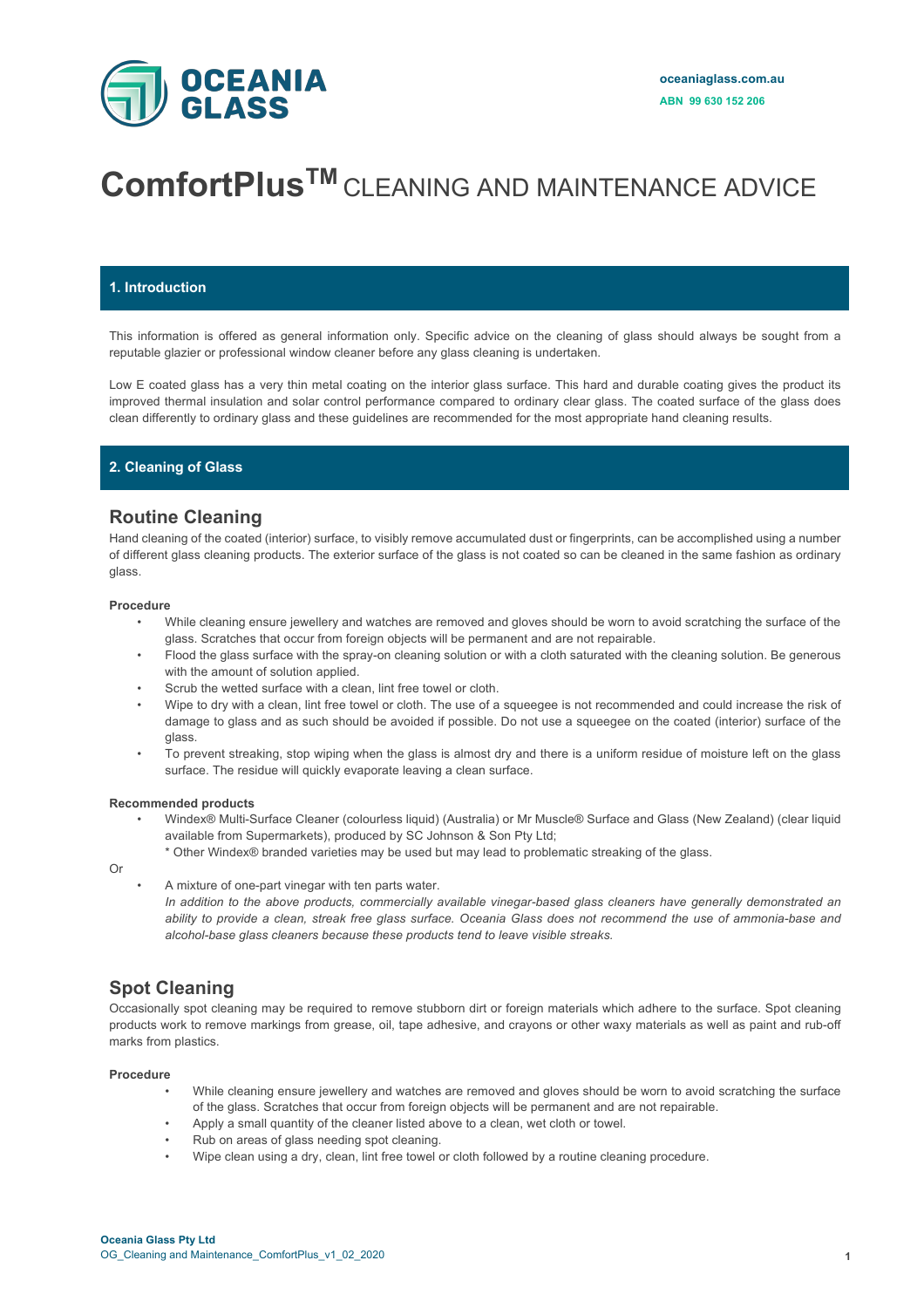**oceaniaglass.com.au ABN 99 630 152 206**



#### **Recommended products**

• Methylated Spirits (solvent available from supermarkets and hardware stores) Please use strictly in accordance with manufacturer's recommendations and warnings.

# **Specialised Cleaning**

Do not use razor blades, steel wool, scouring bristles or other metallic or abrasive objects on the coated surface. If metallic objects contact the coated surface, a thin layer of metal removed from the object may be deposited onto the surface which results in a discoloured stain which is difficult to remove using routine cleaning procedures.

#### **Procedure**

- While cleaning ensure jewellery and watches are removed and gloves should be worn to avoid scratching the surface of the glass. Scratches that occur from foreign objects will be permanent and are not repairable.
- Carefully follow the chemical manufacturers' use and safety instructions. If there are none, pick a brand that has instructions and safety precautions or contact the manufacturer before use or application.
- Apply a small quantity of the specialised cleaning product listed above to a wet, clean cloth or towel. (A cotton bud may be used for thin line type marks) - use only the areas of glass needing cleaning.
- Wipe clean using a dry, clean, lint free towel or cloth followed by a routine cleaning procedure.
- Ensure that the cleaner does not come into contact with framing materials.

#### **Recommended products**

• Hydrochloric Acid (available from hardware store).

Before using Hydrochloric acid on the glass ensure that the glass has been cleaned with clean water and a lint free towel or cloth to ensure all loose debris has been removed. Refer to the manufacturer's handling instructions and trial in an inconspicuous location first, after cleaning the glass ensure that the area has been cleaned neutralise the area with clean water and a lint free cloth or towel.

*Warning: Ensure surrounding materials are protected from Hydrochloric Acid spills, if the acid spills on frames, sill, floors and other materials or unprotected skin please follow manufacturer's safety instructions immediately.*

## **Toughened Glass**

The cleaning of toughened glass requires special consideration. The glass surface on the opposite side to the Safety Compliance Stamp may, as a consequence of the manufacturing process, have what's called 'pickup' on the surface. 'Pickup' is a deposit of very small particles of glass which are fused on the glass surface. It important during the cleaning of toughened glass not dislodge these particles, otherwise scratching of the glass surface may result.

Blades or scrapers have been known to dislodge 'pickup' from the glass surface, permanently damaging the surface of the glass. The use of a soft cleaning cloth is only recommended on toughened glass as to not dislodge 'pickup'. It is suggested that professional cleaners consult with their suppliers as to the suitability of available cleaning equipment, materials and methods before attempting to clean toughened glass.

*Warning: Oceania Glass does not warrant damage caused by razor blades or scrapers.*

## **Other considerations & important notes**

- Do not use cleaners which contain Hydrofluoric or Phosphoric acid as they are corrosive to the glass surface.
- Do not clean the glass when the glass is hot or in direct sunlight.
- Do not allow cleaning solutions to contact the edges of laminated glass, Insulating Glass Units or Mirrors.
- Do not store or place other material in contact with the glass. (This can damage the glass or create a heat trap leading to thermal breakage).
- Abrasive cleaners, powder based cleaners, scouring pads or other harsh materials should not be used to clean windows or other glass products.
- Avoid causing extreme temperature changes to the glass as this may lead to thermal fracture of the glass, i.e. do not splash hot water on cold glass or freezing water on hot glass.
- Some tapes or adhesives can stain or damage glass surfaces. Avoid using such materials unless they are known to be easily removed.